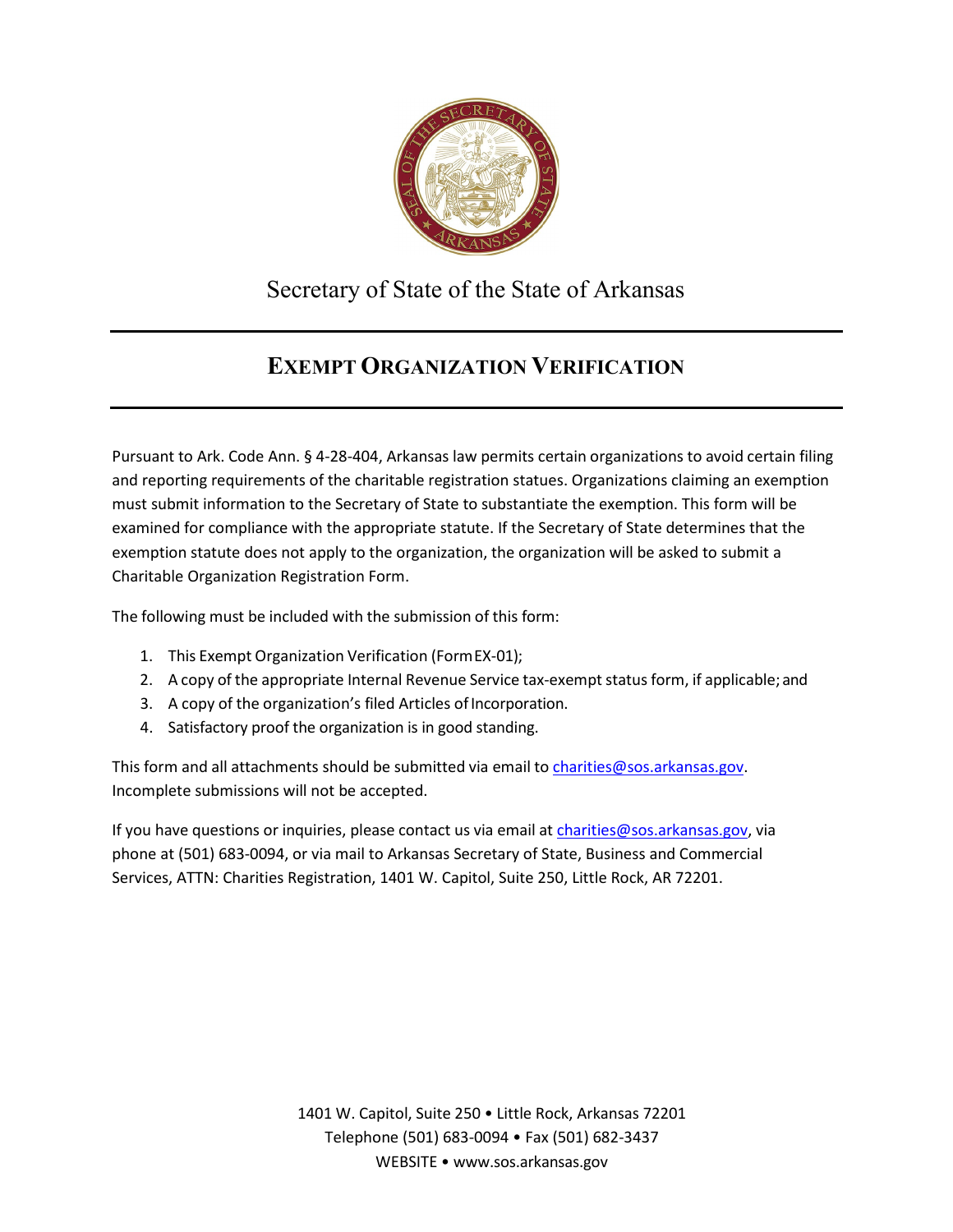| <b>Federal EIN</b>                                                                                                                  | SoS Filing Number                      |     |  |
|-------------------------------------------------------------------------------------------------------------------------------------|----------------------------------------|-----|--|
| <b>Organization's Legal Name</b>                                                                                                    |                                        |     |  |
| Any Previous Legal Name(s)                                                                                                          |                                        |     |  |
| <b>Mailing Address</b>                                                                                                              |                                        |     |  |
| City                                                                                                                                | State                                  | Zip |  |
|                                                                                                                                     |                                        |     |  |
| Physical Address (if different from mailing)                                                                                        |                                        |     |  |
| City                                                                                                                                | State                                  | Zip |  |
| Web Address                                                                                                                         |                                        |     |  |
| Telephone Number                                                                                                                    | Fax Number                             |     |  |
| Designated Contact for Correspondence                                                                                               |                                        |     |  |
| Designated Contact's Phone Number                                                                                                   | Designated Contact's Email Address     |     |  |
| State of Incorporation                                                                                                              | Date of Incorporation or Establishment |     |  |
| Is the organization exempt from federal taxation pursuant to the Internal Revenue Code?<br>Yes<br>No                                |                                        |     |  |
| If the organization is exempt, under what section of the tax code is it exempt?                                                     |                                        |     |  |
| Any names under which contributions will be solicited (including acronyms, abbreviations, shortened names, DBAs, and program names) |                                        |     |  |
|                                                                                                                                     |                                        |     |  |
| Charitable Purpose of the Organization                                                                                              |                                        |     |  |
|                                                                                                                                     |                                        |     |  |
|                                                                                                                                     |                                        |     |  |
|                                                                                                                                     |                                        |     |  |
|                                                                                                                                     |                                        |     |  |
|                                                                                                                                     |                                        |     |  |
| Contributions to the Organization will be used for                                                                                  |                                        |     |  |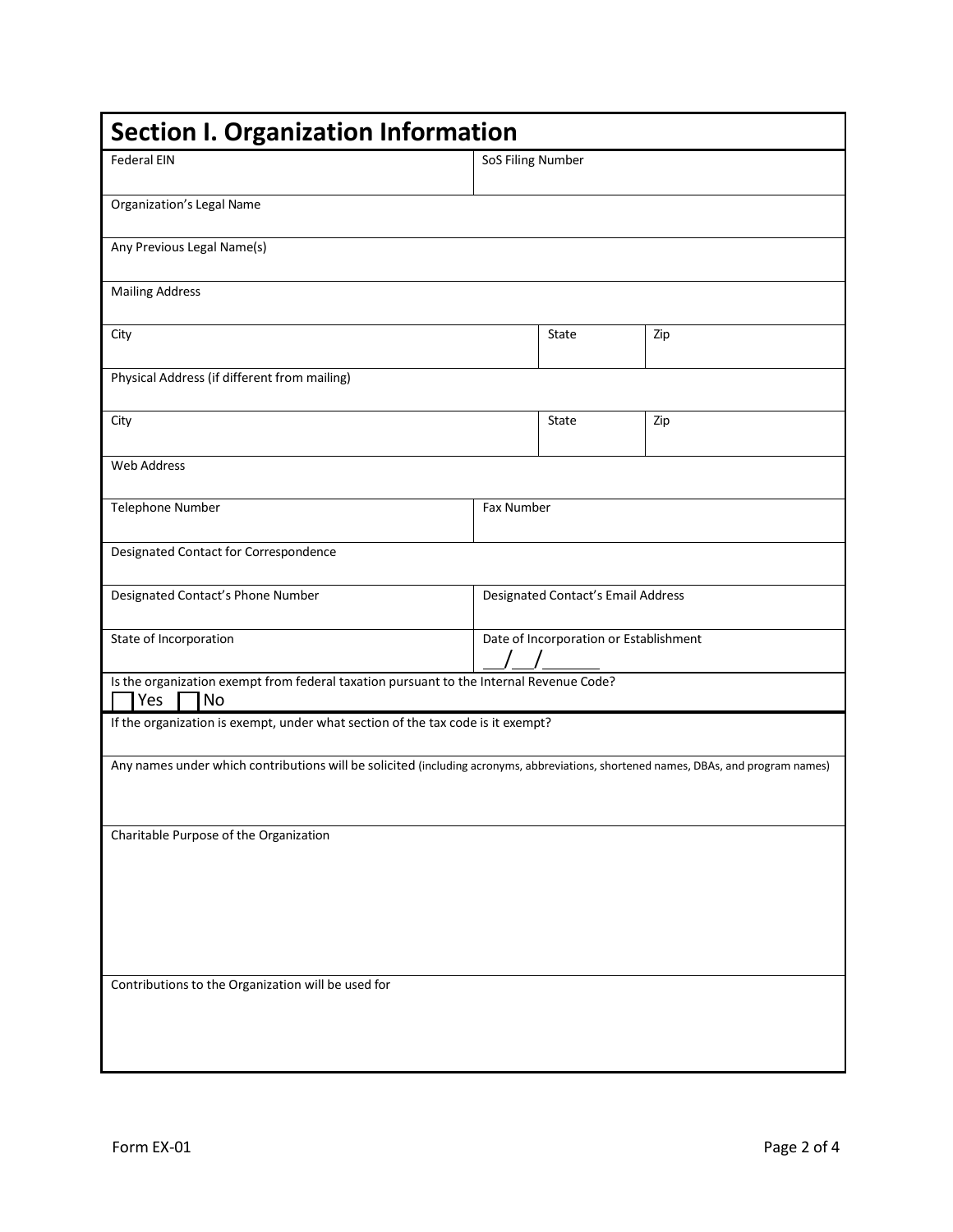| <b>Section II. Qualification For Exemption</b>            |                                                                                                                                                                                                                                                                                                                                                                                                                                                                                                                                                                                                                                                                                                                                                                                                                             |  |  |  |  |
|-----------------------------------------------------------|-----------------------------------------------------------------------------------------------------------------------------------------------------------------------------------------------------------------------------------------------------------------------------------------------------------------------------------------------------------------------------------------------------------------------------------------------------------------------------------------------------------------------------------------------------------------------------------------------------------------------------------------------------------------------------------------------------------------------------------------------------------------------------------------------------------------------------|--|--|--|--|
| Please select the applicable qualification for exemption. |                                                                                                                                                                                                                                                                                                                                                                                                                                                                                                                                                                                                                                                                                                                                                                                                                             |  |  |  |  |
|                                                           | <b>Religious Organizations</b><br>Any bona fide, duly constituted, religious entity that (1) is exempt from taxation pursuant to the<br>Internal Revenue Code and (2) no part of the entity's income inures to the direct benefit of any<br>individual.                                                                                                                                                                                                                                                                                                                                                                                                                                                                                                                                                                     |  |  |  |  |
|                                                           | <b>Educational Institutions</b><br>Any parent-teacher association or educational institution, the curricula of which, in whole or in part,<br>are registered or approved by any state or the United States, directly, or by acceptance of accreditation<br>by an accrediting body.                                                                                                                                                                                                                                                                                                                                                                                                                                                                                                                                          |  |  |  |  |
|                                                           | <b>Political Candidates and Organizations</b><br>Any candidate for national, state, or local elective office or a political party or other committee<br>required to file information with the Federal Election Commission or any state election commission or<br>its equivalent agency.                                                                                                                                                                                                                                                                                                                                                                                                                                                                                                                                     |  |  |  |  |
|                                                           | <b>Governmental Organizations</b><br>Any department, brand, or other instrumentality of federal, state, or local governments.                                                                                                                                                                                                                                                                                                                                                                                                                                                                                                                                                                                                                                                                                               |  |  |  |  |
|                                                           | Nonprofit Hospitals<br>Any nonprofit hospital licensed by this state or any other state.                                                                                                                                                                                                                                                                                                                                                                                                                                                                                                                                                                                                                                                                                                                                    |  |  |  |  |
|                                                           | Recipient of Less Than \$25,000 Per Year In Contributions<br>Any charitable organization that does not intend to solicit and receive, and does not actually receive,<br>contributions (in-state or out-of-state) in excess of \$25,000 during a calendar year if (1) all of its<br>functions, including its fund-raising, are carried on by persons who are unpaid for their services, and (2)<br>no part of its assets or income inures to the benefit of, or is paid to, any officer or member. Attached is<br>the organization's confirmation of filing its IRS Form 990 or IRS Form 990-N. By checking this box the<br>undersigned also affirms that the organization has received less than \$25,000 in charitable<br>contributions, whether in-state or out-of-state, during the immediately preceding calendar year. |  |  |  |  |
|                                                           | Solicitor For an Exempt Organization<br>Any person or entity who solicits solely for the benefit of organizations exempt from registration.                                                                                                                                                                                                                                                                                                                                                                                                                                                                                                                                                                                                                                                                                 |  |  |  |  |